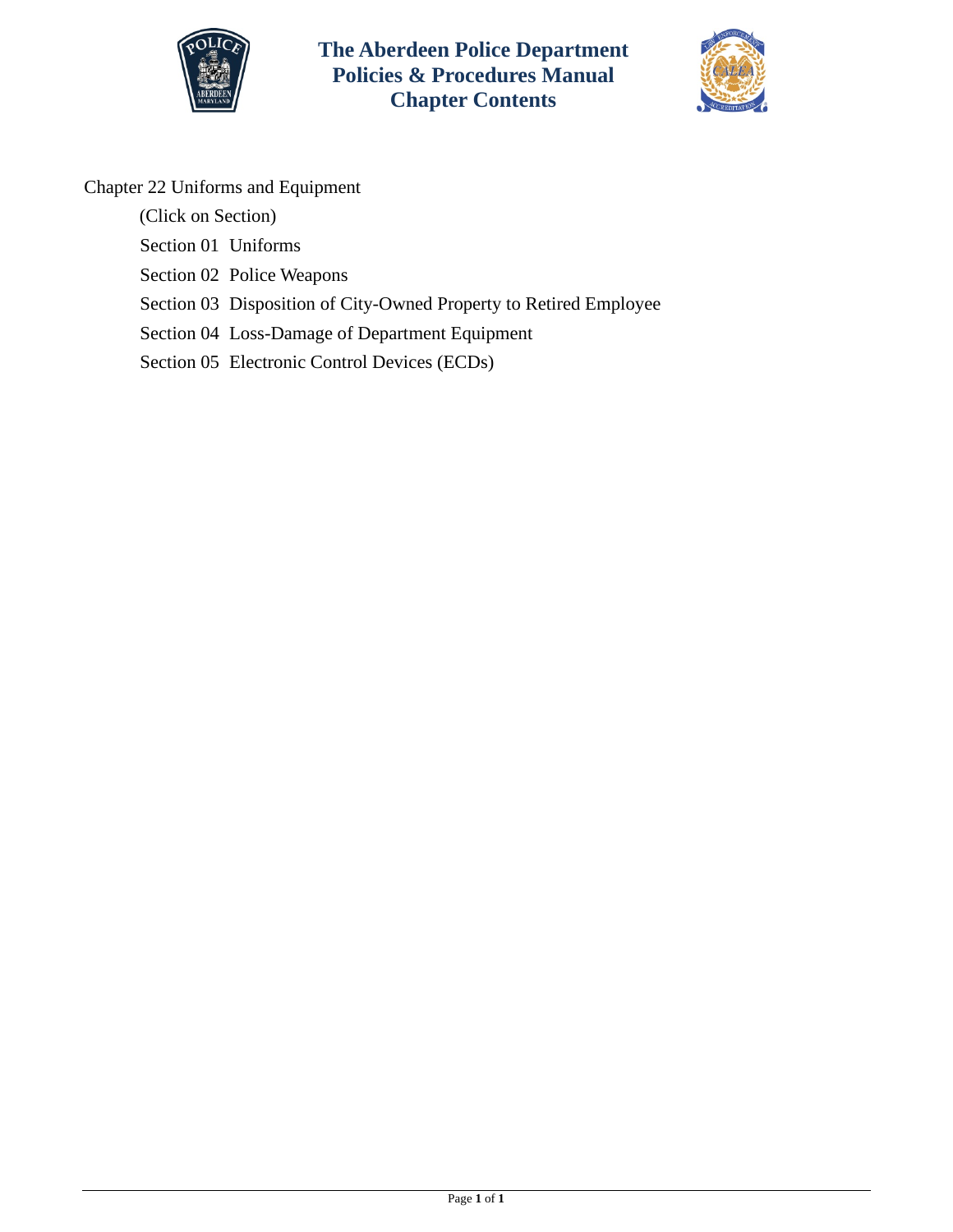



<span id="page-1-0"></span>

|  | Chapter 22 Uniforms and Equipment | GO 18-042, 07/03/2018 |
|--|-----------------------------------|-----------------------|
|  | Section 01 Uniforms               | Supersedes GO 14-112  |

## **A. Policy**

- 1. The Aberdeen Police Department will provide uniforms and equipment necessary for the performance of the duties of all employees to the extent permitted by the budget.
- 2. The attire of on-duty non-uniformed non-sworn and police employees will reflect an appropriate and professional appearance (26.1.1)
- 3. All issued uniforms and equipment will be purchased by the Department in accordance with the regulations of the City of Aberdeen, and will remain the property of the Department.
- 4. Uniformed personnel while on-duty will appear in the prescribed uniform at all times.

#### **B. Responsibilities**

- 1. The uniform must command respect, for it identifies the employee as a representative of the Department.
- 2. The uniform must be worn with pride and in a way to bring credit to the Department.
- 3. Any sworn employee of the Department under suspension pending a hearing must turn in all Department property issued to him/her as instructed by the suspension officer.
	- a. A sworn employee under suspension as a result of disciplinary action, will be required to surrender his/her issued weapon, badge(s) and all cards which identify him/her as being an employee of the Department, to the Chief of Police or designee for the period of suspension.
- 4. Every Department employee will assume a personal responsibility for all Department property issued to them or placed in service for their use or convenience.
- 5. Uniformed employees of the Department will be held responsible for uniform, motor vehicle, or other equipment issued or assigned to them; and where it is established that this equipment is lost or damaged through negligence, the responsible employee may be obligated to replace or repair the same at his own expense.
- 6. All uniform clothing and equipment will be approved by the Chief of Police.
- 7. All Department personnel who wear a uniform issued by the Department shall abide by the standards of dress and neatness.
- 8. All police employees, regardless of their assignment, will have available for use at least one complete Class "A", "C", and "D" uniform.
- **C. Rules** (26.1.1)
	- 1. No decoration or insignia will be worn by any Department employee on the Aberdeen Police Department uniform unless authorized by the Chief of Police, who will designate where, when, and in what manner the insignia or decoration shall be worn.
	- 2. Department employees are not permitted to wear the uniform while attending court as a defendant in a criminal trial, a plaintiff or defendant in a civil trial or while serving as a juror, or attending as a member of the public or in support of another individual. (See *Policies and Procedures Manual* Chapter 31.03 Court Attendance.)
	- 3. A non-sworn employee is prohibited from wearing any portion of the sworn officer uniform.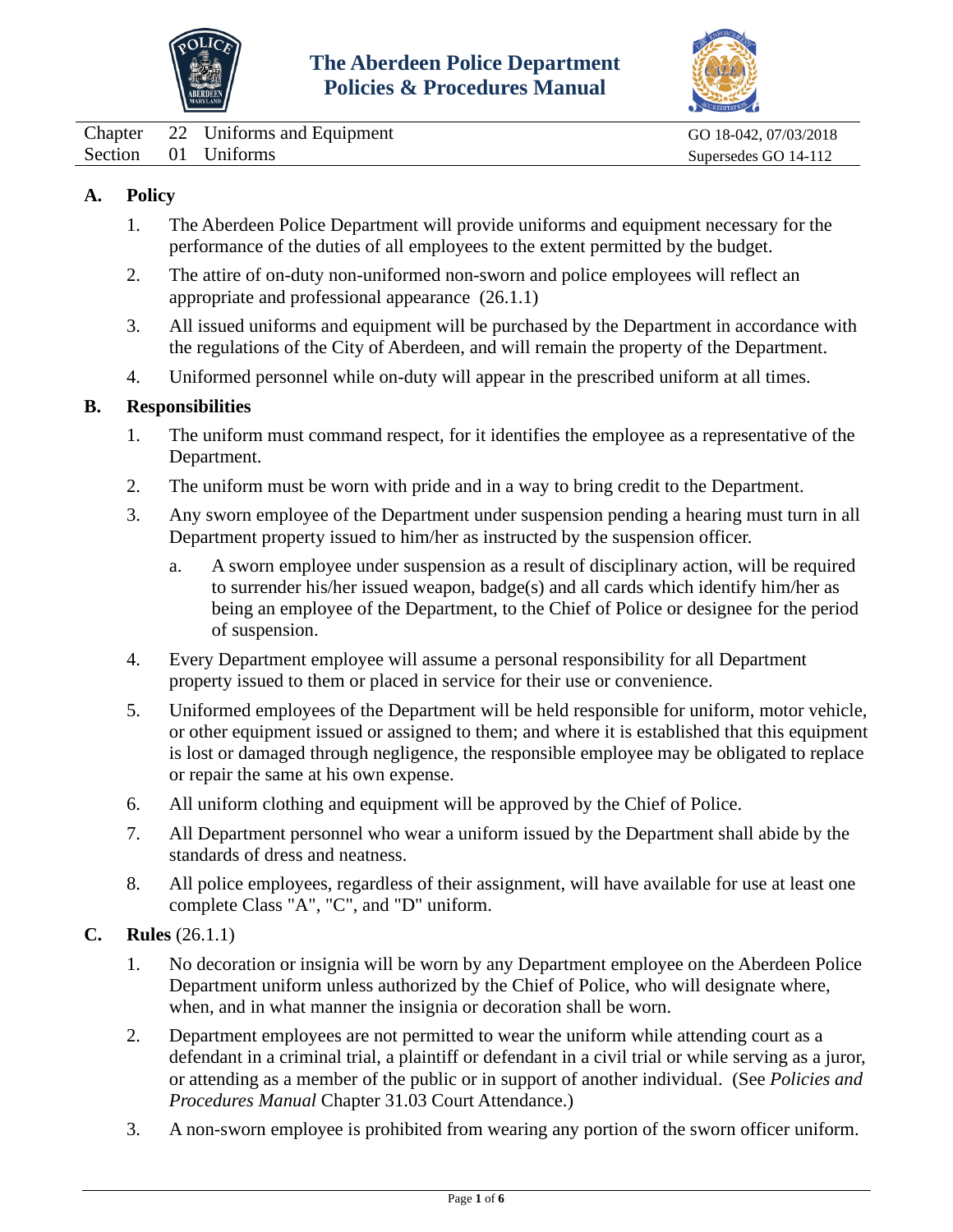



|  | Chapter 22 Uniforms and Equipment | GO 18-042, 07/03/2018 |
|--|-----------------------------------|-----------------------|
|  | Section 01 Uniforms               | Supersedes GO 14-112  |
|  |                                   |                       |

- 4. A non-sworn employee is prohibited from the improper or unauthorized use of Department equipment.
- 5. All Department personnel are prohibited from wearing uniform items or using equipment that fail to meet established specifications.
- 6. No police employee of the Department will allow another employee or any other person to use his badge or personal police identification card.

# **D. Issued Uniforms** (17.5.2)

- 1. Sworn and non-sworn personnel are issued uniforms, appropriately.
- 2. The Officer Issue Record lists uniforms, accoutrements, and equipment issued to each sworn employee.

# **E. Classes of Uniforms for Sworn Employees**

- 1. Class A Dress Uniform Blouse with awards and citations, long sleeve shirt, slacks (gold stripe- Command staff only), hat, and belt with shoulder strap.
- 2. Class B Patrol jacket, long sleeve shirt with tie, slacks-gray stripe, hat, gun belt, and (optional) sweater.
- 3. Class C Long sleeve shirt, slacks, mock turtle neck, hat, gun belt, and (optional) sweater.
- 4. Class D Short sleeve shirt, slacks, black tee-shirt, hat, and gun belt.
- 5. Class E Dark blue utility uniform pants and shirt, baseball cap or watch cap.
- 6. Class F Dark blue utility uniform pants, black round-neck tee shirt, baseball cap.

# **F. Uniforms for Non-Sworn Personnel** (22.1.6)

- 1. Police Communications Officers polo shirt, slacks.
- 2. Records Section polo shirt, slacks.
- 3. Code Enforcement Officer Polo shirt, slacks.
- 4. Community Safety Specialist Polo shirt, slacks.
- 5. Crossing Guards
	- a. Winter Uniform Patrol jacket, long sleeve shirt with tie, and slacks.
	- b. Summer Uniform Short sleeve shirt, and slacks.

### **G. Uniform and Clothing for Sworn Employees, Issued** (22.1.6)

- 1. Shirt, Short Sleeve
	- a. Undershirt will not be visible at the biceps.
	- b. One pen will permitted to protrude from the shirt pocket.
	- c. Medallions, chokers, or necklaces will not be visible at the neck.
- 2. Shirt, Long Sleeve
	- a. One pen will permitted to protrude from the shirt pocket.
	- b. Medallions, chokers, or necklaces will not be visible at the neck.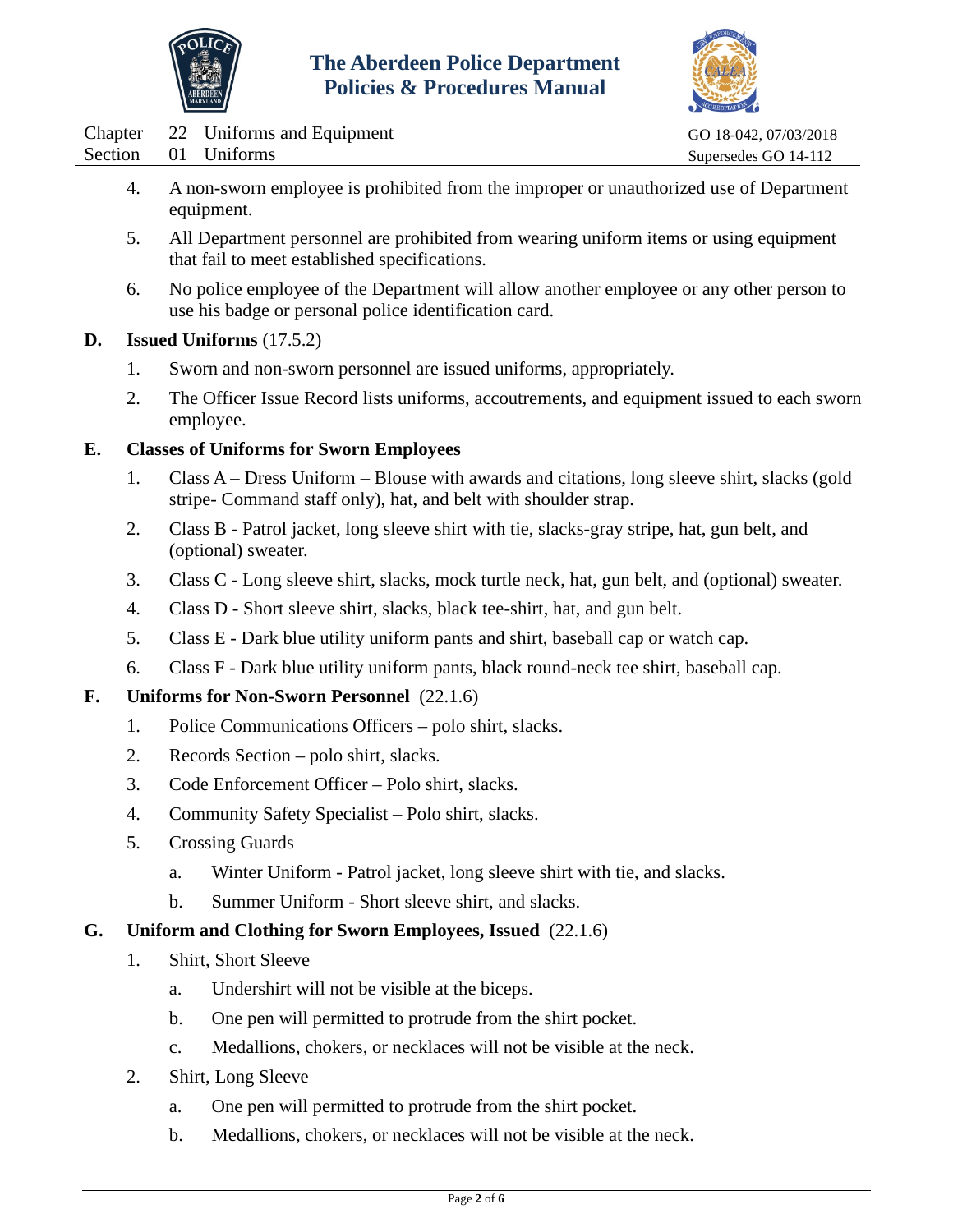



|         |               | Chapter 22 Uniforms and Equipment                      | GO 18-042, 07/03/2018 |  |  |
|---------|---------------|--------------------------------------------------------|-----------------------|--|--|
| Section |               | 01 Uniforms                                            | Supersedes GO 14-112  |  |  |
| 3.      | <b>Blouse</b> |                                                        |                       |  |  |
|         | a.            | Pencils or pens will not protrude from breast pockets. |                       |  |  |

- 4. Jacket
	- a. Worn with the front zipper closed at least halfway up from the bottom.
- 5. Slacks
	- a. Gray Stripe.
	- b. Gold Stripe (Command Staff only).
	- c. BDU slacks.
- 6. Necktie and Tie Bar/Tie Tack
	- a. Necktie is navy blue.
	- b. Worn with long sleeve shirt, only, as designated.
	- c. Not worn with short sleeve shirt.
	- d. Tie will be secured to the shirt by tie bar/tie tack, attached to the tie between the third and fourth buttons from the top of the shirt.
- 7. Hat, Watch Cap
	- a. Black, knitted wool.
	- b. Solid in configuration having an opening only for the head; no openings for the eyes or nose as in a ski mask.
- 8. Hat, Eight Point
	- a. Will be worn when in public or engaged in law enforcement activities.
	- b. Worn, generally, when the service weapon is worn.
	- c. May be worn inside the police station, while performing routine vehicle maintenance, or when inside a building or vehicle.
	- d. Watch caps will be worn during periods of severe cold or other associated weather such as snow or ice storms.
		- 1) Their use will be at the discretion of the individual officer with the approval of his supervisor.
		- 2) The wearing to court or other similar official functions is not authorized.
- 9. Blue Baseball Cap
- 10. Raincoat
- 11. Soft Body Armor (protective vest)
	- a. Patrol officers are required to the wear protective vest under their uniforms whenever they are on duty.  $(41.3.5)$
	- b. Officers are required to wear the protective vest while they are engaged in pre-planned, high-risk situations. High risk situations include but are not limited to:  $(41.3.6)$ 
		- 1) Execution of search warrants;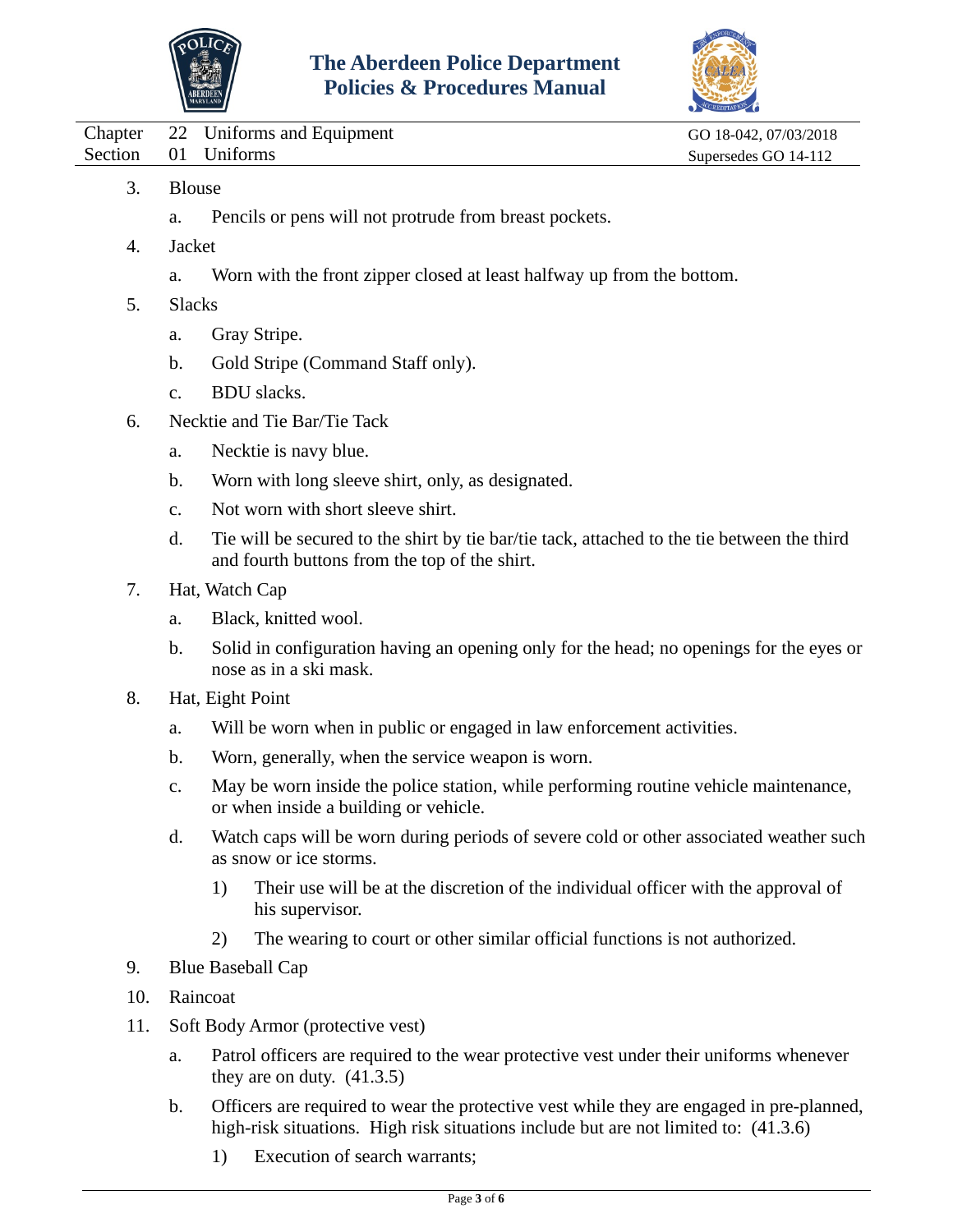



|         |         |    | <b>BERDEE</b> | <b>Policies &amp; Procedures Manual</b>                                                                                       |                       |
|---------|---------|----|---------------|-------------------------------------------------------------------------------------------------------------------------------|-----------------------|
|         | Chapter | 22 |               | Uniforms and Equipment                                                                                                        | GO 18-042, 07/03/2018 |
| Section |         | 01 | Uniforms      |                                                                                                                               | Supersedes GO 14-112  |
|         |         |    | 2)            | Raids;                                                                                                                        |                       |
|         |         |    | 3)            | Warrant arrests; and                                                                                                          |                       |
|         |         |    | 4)            | Other unusual occurrences.                                                                                                    |                       |
|         |         | c. |               | Personnel will maintain and care for the vests according to the manufacturer's<br>instructions.                               |                       |
| Н.      |         |    |               | Uniform and Clothing for Sworn Employees, Approved, Not Issued (22.1.6)                                                       |                       |
|         | 1.      |    |               | Uniform Footwear (41.3.4)                                                                                                     |                       |
|         |         | a. |               | <b>Dress Shoe</b>                                                                                                             |                       |
|         |         |    | 1)            | Black military style, no ornamentation.                                                                                       |                       |
|         |         |    | 2)            | Smooth leather or simulated leather capable of being polished to a high luster<br>Plain toe.                                  |                       |
|         |         |    | 3)            | Five inch high (maximum) quarter.                                                                                             |                       |
|         |         |    | 4)            | Distinct 11/4 inch high (maximum) heel.                                                                                       |                       |
|         |         |    | 5)            | Fastened by a single strap or laces, with no more than six pairs of eyelets per<br>shoe.                                      |                       |
|         |         |    | 6)            | The design of the shoes will not permit the uniform trousers to ride up on the heel<br>opening.                               |                       |
|         |         | b. |               | Bicycle patrol footwear                                                                                                       |                       |
|         |         |    | 1)            | Black, athletic type.                                                                                                         |                       |
|         | 2.      |    | Tee shirt     |                                                                                                                               |                       |
|         |         | a. |               | Black, round-neck.                                                                                                            |                       |
|         | 3.      |    | Socks, black. |                                                                                                                               |                       |
|         | 4.      |    |               | Sweater, black, optional                                                                                                      |                       |
|         |         | a. |               | May be worn with Class B and C uniforms.                                                                                      |                       |
| I.      |         |    |               | <b>Accoutrements for Sworn Employees, Issued</b>                                                                              |                       |
|         | 1.      |    |               | Belt – High gloss, worn directly over the waist belt.                                                                         |                       |
|         | 2.      |    | designated.   | Shoulder Strap - over the shoulder, opposite the holster, attached to the belt, worn when                                     |                       |
|         | 3.      |    |               | Aberdeen Police Shoulder Patch.                                                                                               |                       |
|         |         | a. |               | Sewn on both sleeves, centered $\frac{1}{2}$ inch below the shoulder seam of the shirt, blouse,<br>patrol jacket, and sweater |                       |
|         | 4.      |    | Rank Insignia |                                                                                                                               |                       |
|         |         |    |               |                                                                                                                               |                       |

a. Placed on each shoulder of the blouse and the overcoat, centered at the cross point of the seams.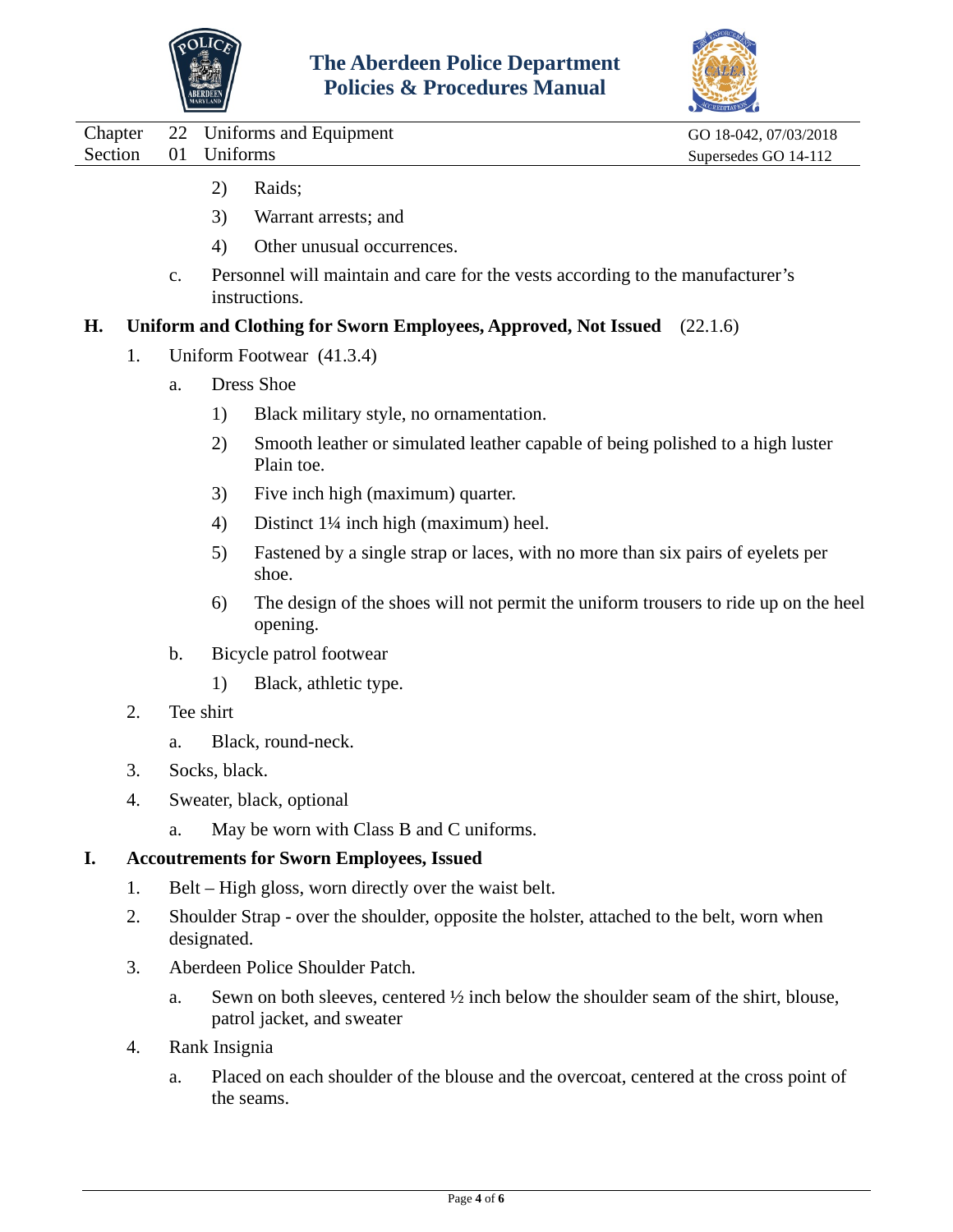



|  | Chapter 22 Uniforms and Equipment | GO 18-042, 07/03/2018 |
|--|-----------------------------------|-----------------------|
|  | Section 01 Uniforms               | Supersedes GO 14-112  |

- 5. Chevrons
	- a. Sewn on both sleeves, centered 5 inches below the shoulder seam of the blouse, patrol jacket, and shirts.
- 6. Name Plate and "Serving Since" Bar
	- a. Worn over the right breast pocket, centered, and with the bottom edge of the Years of Service Bar touching the top edge of the flap of the right breast pocket on the blouse.
- 7. Breast Badge
	- a. Worn in the holder provided on the blouse, shirt, or the patrol jacket
- 8. Breast Badge Mourning Shroud
	- a. Worn only by Special Order from the Chief of Police.
	- b. To memorialize the death of a Maryland Police Officer (municipal, county, state, federal), worn by all uniformed personnel and detectives displaying the badge, from the time of death notification until interment, unless otherwise indicated by the Chief or his designee.
- 9. APD Awards and Citation Ribbons, Shooters Badge, Special Unit Insignia
	- a. Worn only on Class A uniforms.
	- b. Non-APD awards may be worn only by written approval of the Chief of Police.

# **J. Uniform of the Day for Sworn Employees**

- 1. The dates of change from winter to summer uniforms will be by direction of the Chief of Police.
- 2. Supervisors will maintain consistency within their shift when designating the uniform of the day.
- 3. Officers shall all wear the same class of uniform at an official function in which the Department participates.
- 4. Command officers will wear the uniform designated by the Chief of Police at official functions, public appearances, or other events.
- 5. The Class B uniform (patrol jacket) is a work uniform and may be worn for routine duties or assignments.
- 6. The Class C and D uniforms may be worn to official functions with authorization from the Chief of Police.

### **K. Uniforms for Non-Sworn Crossing Guards, Issued** (22.1.6)

- 1. Shirts, French Blue Color
	- a. Short sleeve; and
	- b. Long sleeve.
- 2. Slacks, Dark Blue.
- 3. Necktie, Dark Blue.
- 4. Patrol Jacket.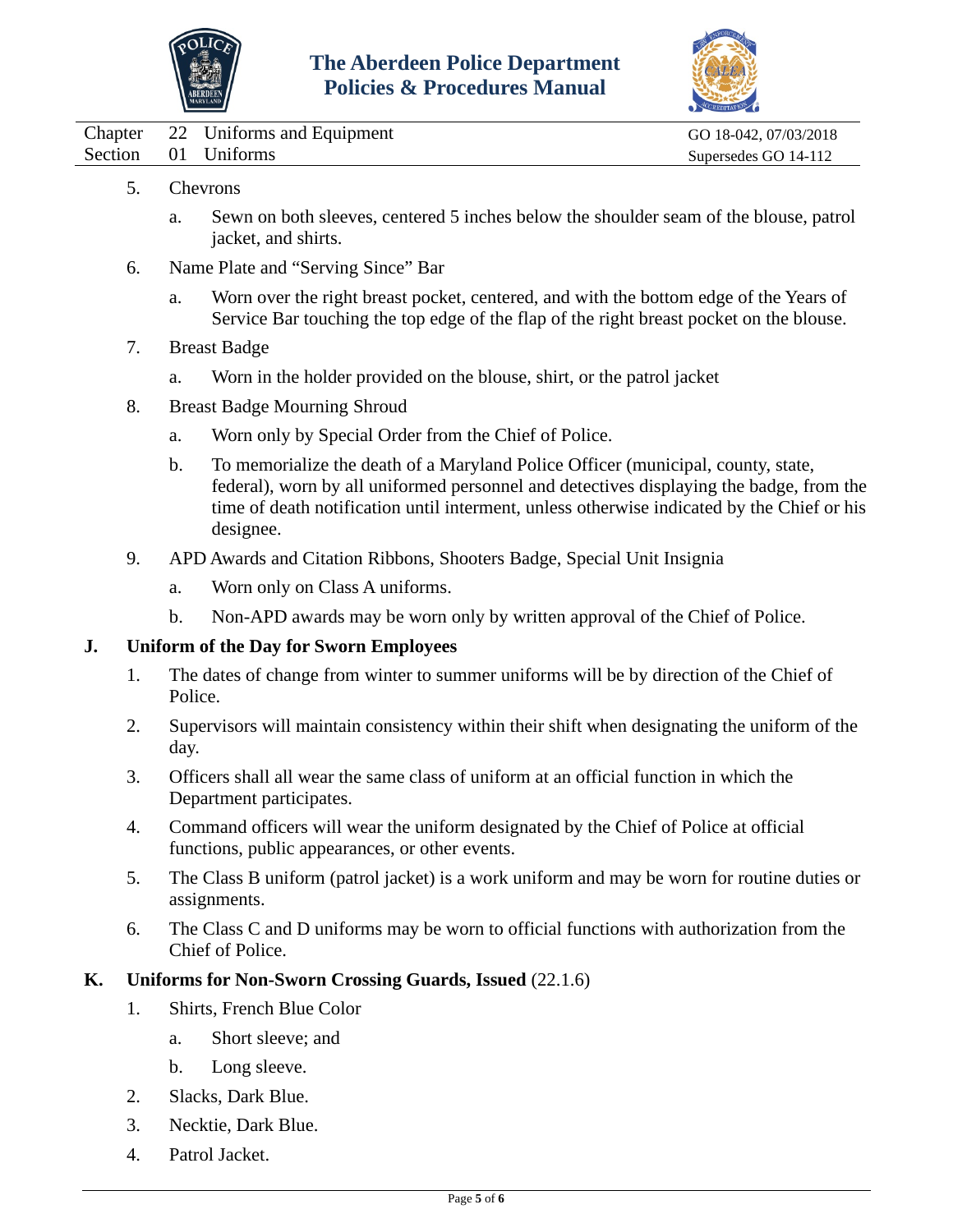



Chapter 22 Uniforms and Equipment GO 18-042, 07/03/2018 Section 01 Uniforms Supersedes GO 14-112

- 5. High Visibility Traffic Vest.
- **L. Approved Uniforms for Other Non-Sworn Employees** (22.1.6)
	- 1. Issued
		- a. Polo-type, navy short-sleeve shirt with embroidered or stamped Department identification on front; and choice of:
			- 1) Mock turtle neck, navy, long sleeve; or
			- 2) Sweater, navy, with embroidered patch on front.
	- 2. Approved
		- a. Slacks, khaki—reimbursed.

## **M. Approved Uniform for Non-Sworn Community Safety Specialist**

- 1. Issued
	- a. Polo-type, red short sleeve shirt with embroidered or stamped Department identification on the front.
	- b. Jacket with lightweight liner.
- 2. Slacks, khaki—reimbursed**.**

## **N. Reissued Clothing and Accoutrements** (17.5.2)

- 1. Clothing and accoutrements that are still in useable condition will be reissued, as available.
- 2. Reissued items include but may not be limited to:
	- a. Jackets;
	- b. Hats;
	- c. Duty Belts; and
	- d. Holsters.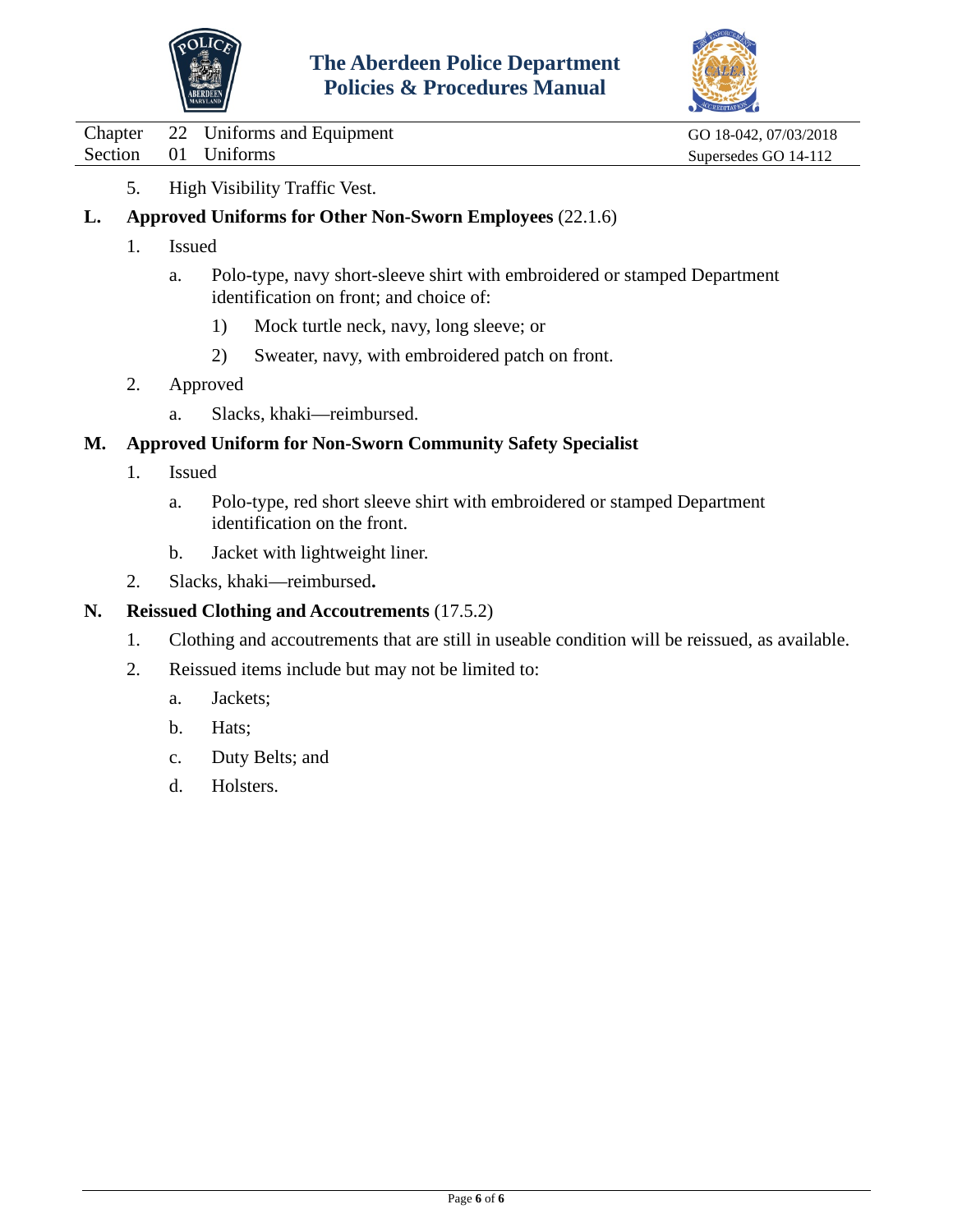



<span id="page-7-0"></span>Chapter 22 Uniforms and Equipment GO 18-070, 08/09/2018 Section 02 Police Weapons Supersedes GO 18-051

# **A. Policy**

- 1. Police Officers shall be armed with a Department-approved firearm while operating any police vehicle.
- 2. The officer's handgun shall be fully loaded when the officer is carrying the handgun on- and off-duty.
- 3. Officers shall use only Department-authorized weapons and ammunition, on- and off-duty. (4.3.1a)
- 4. The Range Master shall approve all weapons before officers qualify and use those weapons.
- 5. Officers shall complete an approved yearly qualification course for each weapon. Exceptions:
	- a. Officers shall complete a semi-annual qualification course for Class 3 (Patrol rifle without magnification optics, and submachine gun) weapons.

#### **B. Types and Specifications of All Weapons Approved for Use** (4.3.1a)

- 1. Lethal
	- a. Handguns
		- 1) Glock models 21, 30, and 42., 45 caliber
		- 2) Glock model G17T (Trainer)
		- 3) Smith and Wesson Revolver
		- 4) Personal Off-Duty—handgun, revolver, or semi-automatic .380 caliber or above, as approved by Chief of Police
	- b. Rifles
		- 1) Bushmaster model XM15E25S, .223 caliber
		- 2) Colt model M16A1, .223 caliber
		- 3) Glenfield model Long Range, .22 caliber
		- 4) Rock River Arms, 10.5", .223 caliber
		- 5) Rock River Arms 14.5"
		- 6) Surgeon Bold Action, .308 caliber, (SWAT)
		- 7) Personal semi-automatic as approved by the Chief of Police. (41.3.4)
		- 8) Personal fully automatic as approved by the Chief of Police. (41.3.4)
	- c. Shotguns
		- 1) Benelli model Nova, 12 gauge
		- 2) Heckler and Koch, Super 90, 12 gauge
		- 3) Remington Model 870, 14", 12 gauge
		- 4) Stevens Model 320
		- 5) Personal 12 gauge as approved by the Chief of Police. (41.3.4)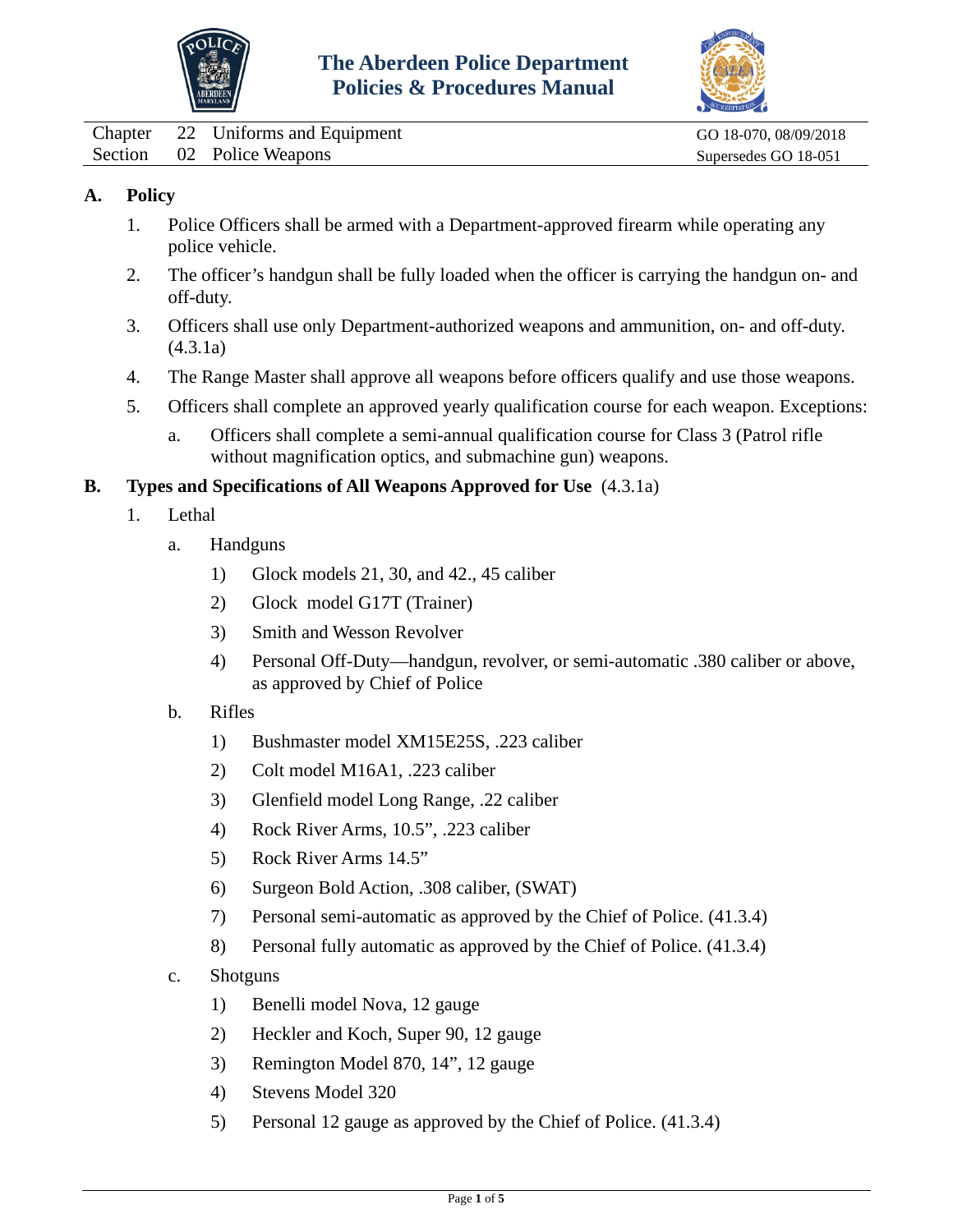



|  | Chapter 22 Uniforms and Equipment |
|--|-----------------------------------|
|  | Section 02 Police Weapons         |

GO 18-070, 08/09/2018 Supersedes GO 18-051

- d. Sub-Machine Gun
	- 1) Heckler and Koch, MP-5
- 2. Less Lethal (1.3.4)
	- a. TASER International Model X-2 ECD
	- b. ASP expandable baton
	- c. Oleoresin Capsicum (OC) Spray
	- d. Less Lethal Shotgun

# **C. Types and Specifications of Ammunition Approved for Use** (4.3.1b)

- 1. .45 caliber 230 grain Federal HS Tactical 45 ACP
- 2. 12 gauge 2¾ inch buckshot 9 pellets 00 buck Federal LE127 OO
- 3. 12 gauge 2¾ inch Rifled Slug 1oz Hydra-Shok Federal LE127 R5S
- 4. .223 caliber 55 grain metal case full metal jacket Federal AE223J
- 5. 9mm 147 grain jacketed hollow point Hi Shok Federal
- 6. TASER International TASER Model X-2 25ft SMART cartridges with XP probes.
- 7. Other TASER cartridges, used only in training, as approved by the TASER coordinator

### **D. Review, Inspection, and Approval of All Lethal Weapons** (4.3.1c)

- 1. The Certified/Qualified Weapons Instructor or Armorer shall inspect and approve all weapons, prior to issuance and carrying by qualified personnel.
- 2. Semi-Annual Inspections:
	- a. All handguns.
- 3. Annual Inspections:
	- a. All patrol rifles and shotguns issued by the Department.

# **E. Prior Approval and Use of Non-Department-Issued Lethal Weapons**

- 1. The officer shall annually qualify with approved weapons prior to use.
- 2. Prior to use:
	- a. The officer shall complete a written record of the make, model, and serial number of the weapon; and shall submit the record to the Range Master;
	- b. The officer shall present the weapon to the Range Master; and
	- c. The Range Master shall inspect the weapon and shall approve or deny use of the weapon.
- 3. Non-Department-issued TASER cartridges may be approved for Training only.
	- a. The TASER coordinator shall approve or deny use.

# **F. Prohibited On-Duty Weapons**

- 1. Any lethal and less lethal weapons not approved.
- 2. Non-Department-issued TASER cartridges.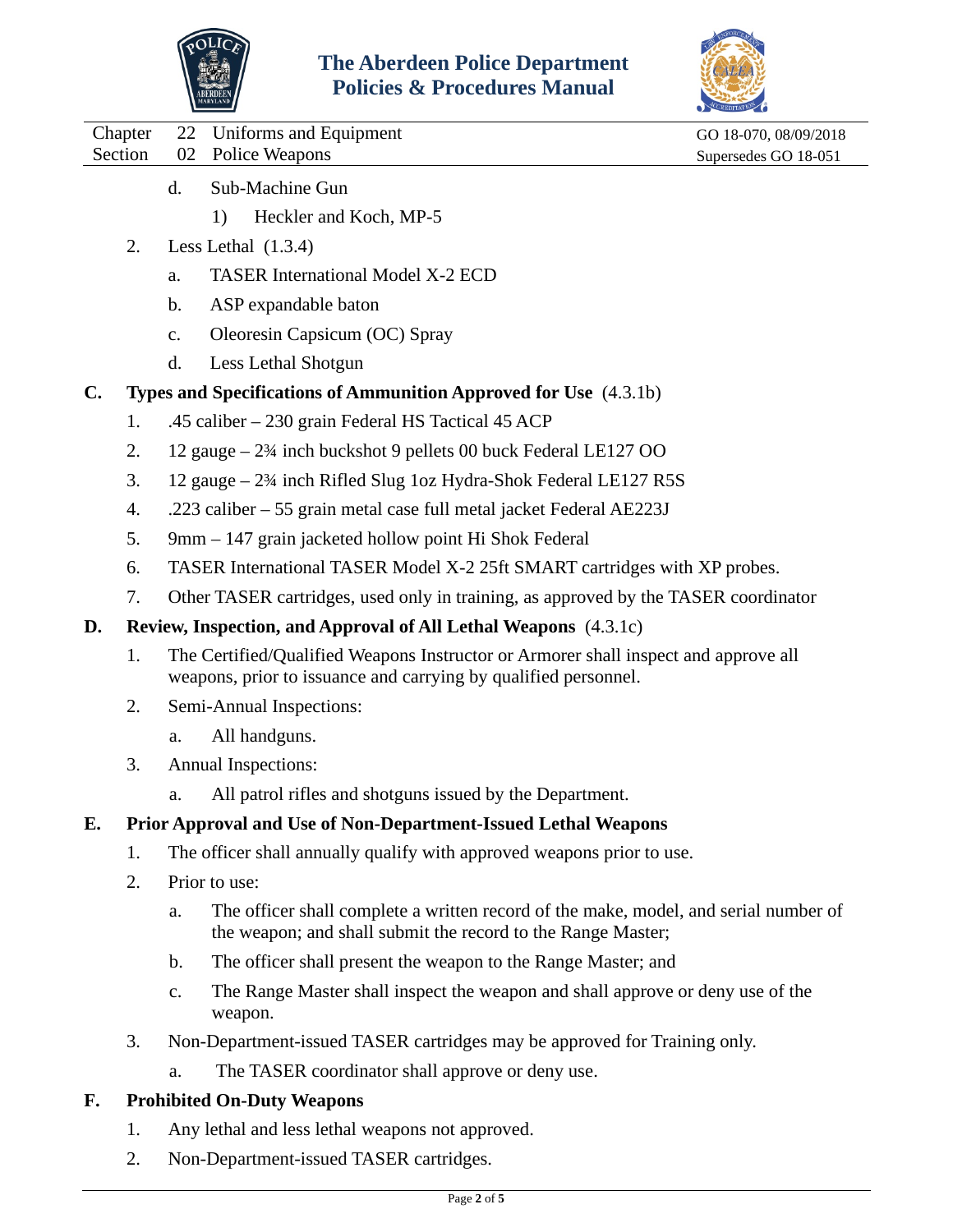



Chapter 22 Uniforms and Equipment GO 18-070, 08/09/2018

Section 02 Police Weapons Supersedes GO 18-051

# **G. Removal of Unsafe Lethal Weapons** (4.3.1d)

- 1. Officers shall submit to the Department Armorer any weapon that is malfunctioning.
- 2. The Department Armorer shall determine if the weapon is approved for Patrol use.
- 3. Serviceable Weapons
	- a. The Department Armorer shall determine whether the Department-issued weapon can be repaired, shall complete an Armorer Repair form, and shall repair the weapon.
	- b. Any time a repair or part replacement is needed, the Armorer shall take the Department-issued weapon out of service.
	- c. After repairs, the Armorer shall inspect the Department-issued weapon, and perform a function and test fire before placing the weapon back in service.
- 4. Unserviceable Weapons
	- a. If the Department Armorer determines that the Department-issued weapon is unserviceable, the Armorer shall document that the weapon is unserviceable and return the weapon to the Quartermaster.
	- b. The Quartermaster shall forward the documentation through the chain of command for approval to dispose the unserviceable Department-issued weapon.
	- c. Upon approval, the Quartermaster shall arrange for appropriate disposal of the Department-issued weapon.

### **H. Removal of Unsafe or Damaged Less Lethal Weapons** (4.3.1d)

- 1. Officers shall give the unsafe, damaged, or otherwise unusable TASER directly to the TASER Coordinator.
- 2. Officers shall notify the Administrative Commander, through the chain of command, when their other Department-issued less lethal weapon becomes unsafe or damaged.

#### **I. Replacement Department-Issued Lethal Weapons**

- 1. The Quartermaster shall document and issue a replacement Department weapon.
- 2. The Department Armorer shall inspect the replacement Department weapon prior to its carry and use.

#### **J. Lethal Weapons Records**

- 1. The Quartermaster shall maintain records of issuance, return, storage, and disposal of all Department weapons. (4.3.1e)
- 2. The Quartermaster shall maintain the records of inspection and repair of all Department weapons.
- 3. The Range Master and Training Coordinator shall maintain records of weapons qualifications and weapons training.

### **K. Lethal Weapons Records Procedures**

- 1. Issuance of Department Weapons
	- a. The officer shall contact the Department Quartermaster.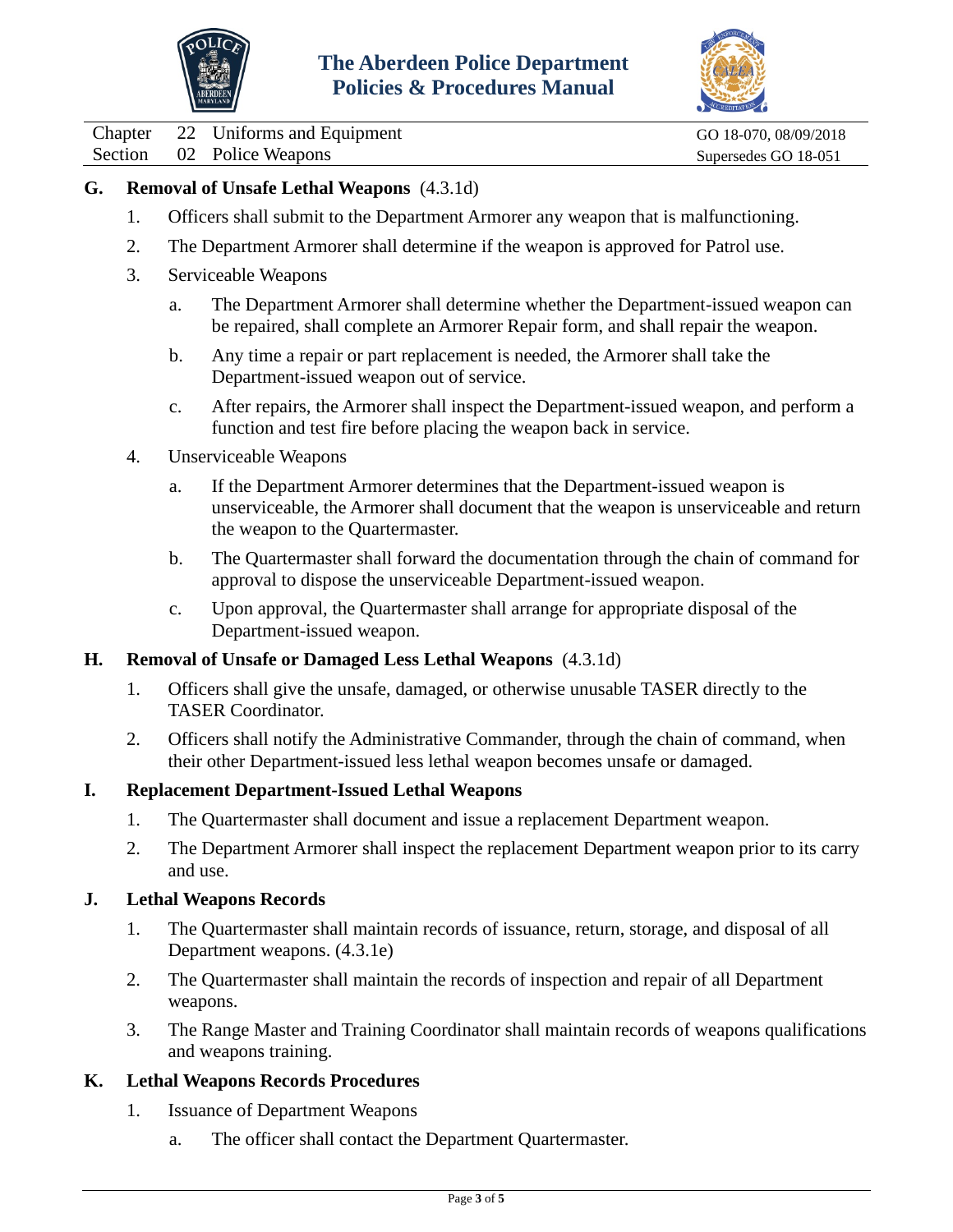



|                    |                | <b>Letter Controller</b>                                                                                                                              | ACCREDITATION                                 |
|--------------------|----------------|-------------------------------------------------------------------------------------------------------------------------------------------------------|-----------------------------------------------|
| Chapter<br>Section | 22<br>02       | Uniforms and Equipment<br>Police Weapons                                                                                                              | GO 18-070, 08/09/2018<br>Supersedes GO 18-051 |
|                    | $b$ .          | The officer and Quartermaster shall confirm the serial number of the Department<br>weapon.                                                            |                                               |
|                    | $\mathbf{c}$ . | The Quartermaster shall complete an inventory sheet with the Department weapon<br>information.                                                        |                                               |
|                    | d.             | The officer and the Quartermaster shall sign the inventory sheet for the issuance of the<br>Department weapon. (17.5.2)                               |                                               |
| 2.                 |                | Return of Department weapons                                                                                                                          |                                               |
|                    | a.             | The officer shall contact the Department quartermaster.                                                                                               |                                               |
|                    | $\mathbf b$ .  | The officer and Quartermaster shall confirm the serial number of the Department<br>weapon.                                                            |                                               |
|                    | $C_{\bullet}$  | The Quartermaster shall complete an inventory sheet with the return of the Department<br>weapon information.                                          |                                               |
|                    | d.             | The officer and the Quartermaster shall sign the inventory sheet for the return of the<br>Department weapon.                                          |                                               |
| 3.                 |                | <b>Storage of Department weapons</b>                                                                                                                  |                                               |
|                    | a.             | The Quartermaster shall record Department weapons records in the Department log<br>book and in the Quartermaster computer under Department Equipment. |                                               |
|                    | b.             | Department weapons shall be stored in the secured Quartermaster locker. (4.3.5g)                                                                      |                                               |
|                    | $C_{\bullet}$  | The Quartermaster shall be the only person to remove a Department weapon from the<br>locker.                                                          |                                               |
| 4.                 |                | Disposal of Department weapons                                                                                                                        |                                               |
|                    | a.             | The Armorer shall complete a Department disposal sheet with the following<br>information:                                                             |                                               |
|                    |                | Serial number;<br>1)                                                                                                                                  |                                               |
|                    |                | 2)<br>Make;                                                                                                                                           |                                               |
|                    |                | Model;<br>3)                                                                                                                                          |                                               |
|                    |                | Caliber; and<br>4)                                                                                                                                    |                                               |
|                    |                | 5)<br>Type.                                                                                                                                           |                                               |
|                    | b.             | The Armorer shall forward the disposal sheet through the chain of command, to be<br>reviewed, confirmed, approved and signed by the Chief of Police.  |                                               |
|                    | $\mathbf{c}$ . | The Department weapons shall be taken to an approved disposal site and destroyed.                                                                     |                                               |
| L.                 |                | <b>Carrying and Storing Authorized Firearms</b>                                                                                                       |                                               |
| 1.                 |                | Officers are responsible for the safekeeping and security of all Department-authorized<br>firearms in their custody.                                  |                                               |
|                    |                |                                                                                                                                                       |                                               |

- 2. When on-duty, officers shall:
	- a. Carry handguns in an approved holster appropriate to their job assignments;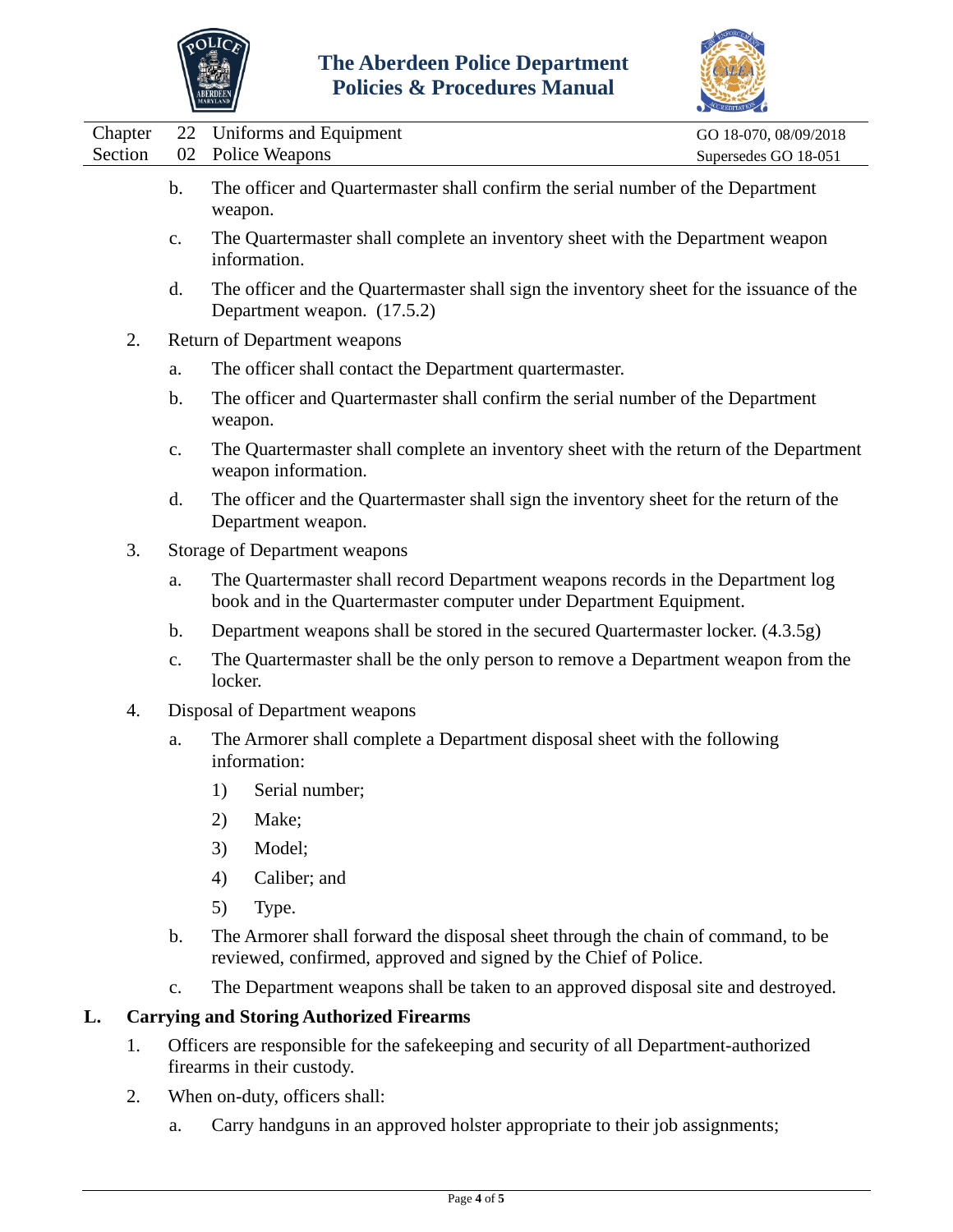



| Chapter | 22             | Uniforms and Equipment                                                                                                                                | GO 18-070, 08/09/2018 |  |  |
|---------|----------------|-------------------------------------------------------------------------------------------------------------------------------------------------------|-----------------------|--|--|
| Section | 02             | Police Weapons                                                                                                                                        | Supersedes GO 18-051  |  |  |
|         | $\mathbf{b}$ . | Carry shotguns and patrol rifles with the magazine loaded, chamber empty, and<br>hammer forward when not in use;                                      |                       |  |  |
|         | $\mathbf{c}$ . | Store shotguns and patrol rifles in the locked trunk or similar secure area of a police<br>vehicle or in a Department lockable gun rack; and (4.3.1f) |                       |  |  |
|         | d.             | Lock handguns in the Department gun lockers during detainee processing. (4.3.1f)                                                                      |                       |  |  |
| 3.      |                | Officers shall not leave weapons in the passenger compartment at any time officers are not in<br>the vehicle.                                         |                       |  |  |
| 4.      |                | When off-duty and not carrying the weapons, officers shall: (4.3.1f)                                                                                  |                       |  |  |
|         | a.             | Lock their weapons in the appropriate APD Arms Room;                                                                                                  |                       |  |  |
|         |                |                                                                                                                                                       |                       |  |  |

- b. Secure their weapons in an appropriate locking system;
- c. Store shotguns and patrol rifles in the locked trunk or similar secure area of an assigned take-home vehicle, or in a Department lockable gun rack;
- d. Store their weapons in a secure place in the officers' residences.

# **M. Authority to Carry Outside of Maryland**

- 1. The authority of a police employee of the Department to carry or use a firearm while on official duty outside of Maryland is governed by the laws of the state where the employee is on assignment.
- 2. Employees intending to carry weapons outside of Maryland on assigned extradition or other official duty are responsible for determining beforehand the pertinent laws of the states in which they expect to travel.

### **N. Reissued Weapons** (17.5.2)

1. Weapons that are in good condition shall be reissued.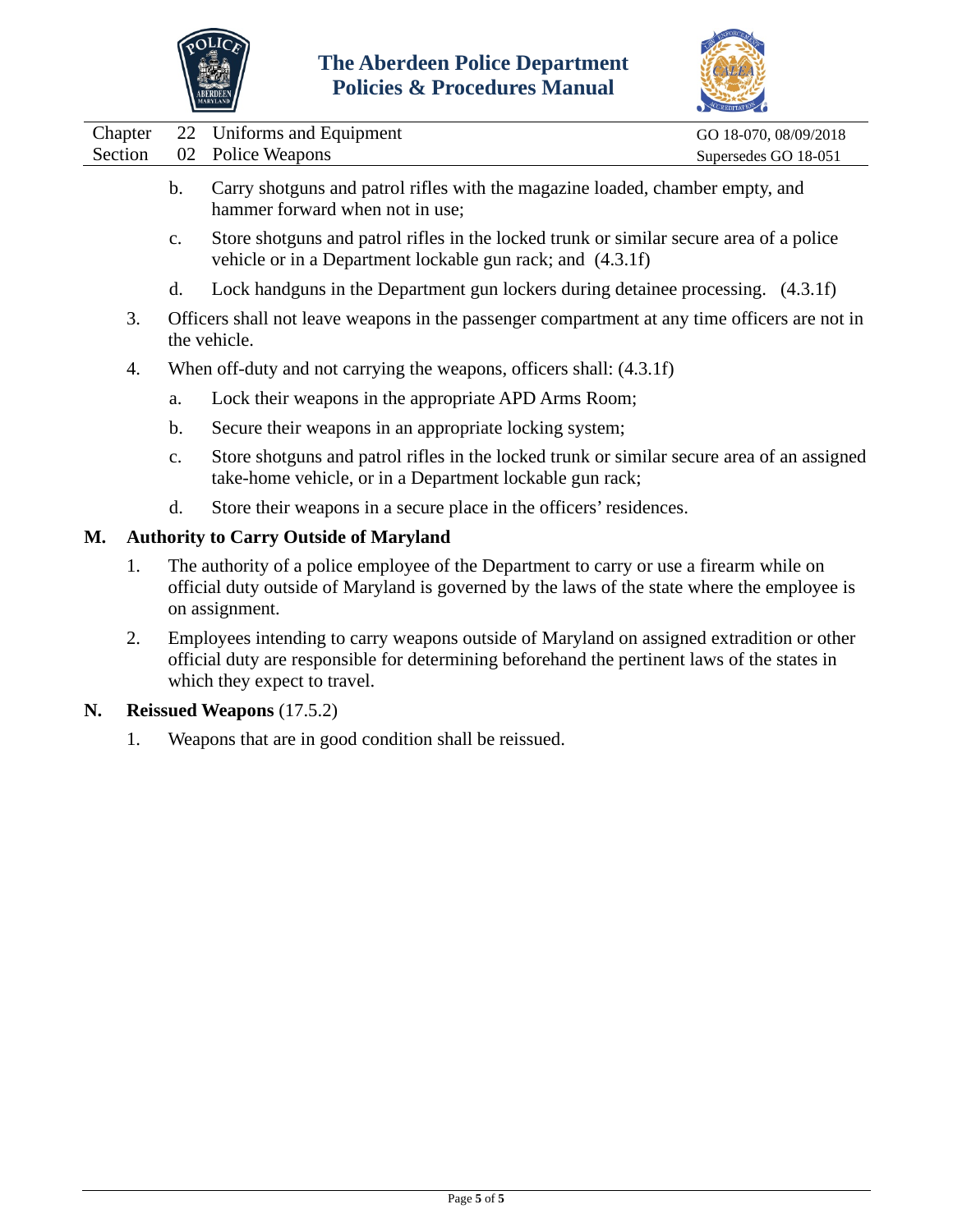### <span id="page-12-0"></span>**A. Definitions**

- 1. Retired employees For the purposes of this Section, are those who have qualified for a service, ordinary disability, or special disability retirement. Employees leaving the Department who qualify for and retain vested rights in the Police Retirement System are not considered "retired" employees.
- 2. Qualified Retired Law Enforcement Officer An individual who retired in "good standing" from services with the department as a law enforcement officer, other than for reasons of mental instability. An employee, who retires for mental instability of psychological reasons, will not be awarded retirement credentials.
- 3. Badge The top line of the badge will contain the rank of the individual at the time of retirement plus the word "Retired." The remainder of the badge will be of regulation design. The individual's name, the year he entered the department, and the year he was retired will be printed on the reverse of the badge.
- 4. ID Card A regulation ID card with the word "Retired" will appear on the face of the card.

### **B. Procedure**

- 1. Badge On submission of a requisition approved by the Chief of Police, and Quartermaster will issue a badge and identification *(ID)* case to the retiring police employee.
- 2. ID Card On submission of a requisition approved by the Chief of Police, a regulation identification card will be issued to the retired police employee to identify and substantiate the issuance of the badge.
- 3. Approval The Chief of Police will review the request, endorsements, and circumstances of the retirement. The final decision on whether to issue the retirement badge and ID card rests with the Chief of Police.
- 4. Denial Requests for retirement credentials will be denied if an employee does not retire in "good standing". An employee is not in "good standing" if any of the following conditions exists:
	- a. A sworn employee retires or separates prior to the adjudication of any administrative charges
	- b. A sworn employee fails to return issued equipment, as required by policy
	- c. A sworn employee's service with the Department is terminated.

The employee is responsible for ensuring all administrative charges and/or issues are adjudicated or resolved prior to separation from the department. Under HR 218, the Law Enforcement Officer Safety Act of 2004 applies to retired sworn employees who meet the law's definition of "qualified retired law enforcement officer".

The final decision on whether to deny the retirement badge and identification card rests with the Chief of Police.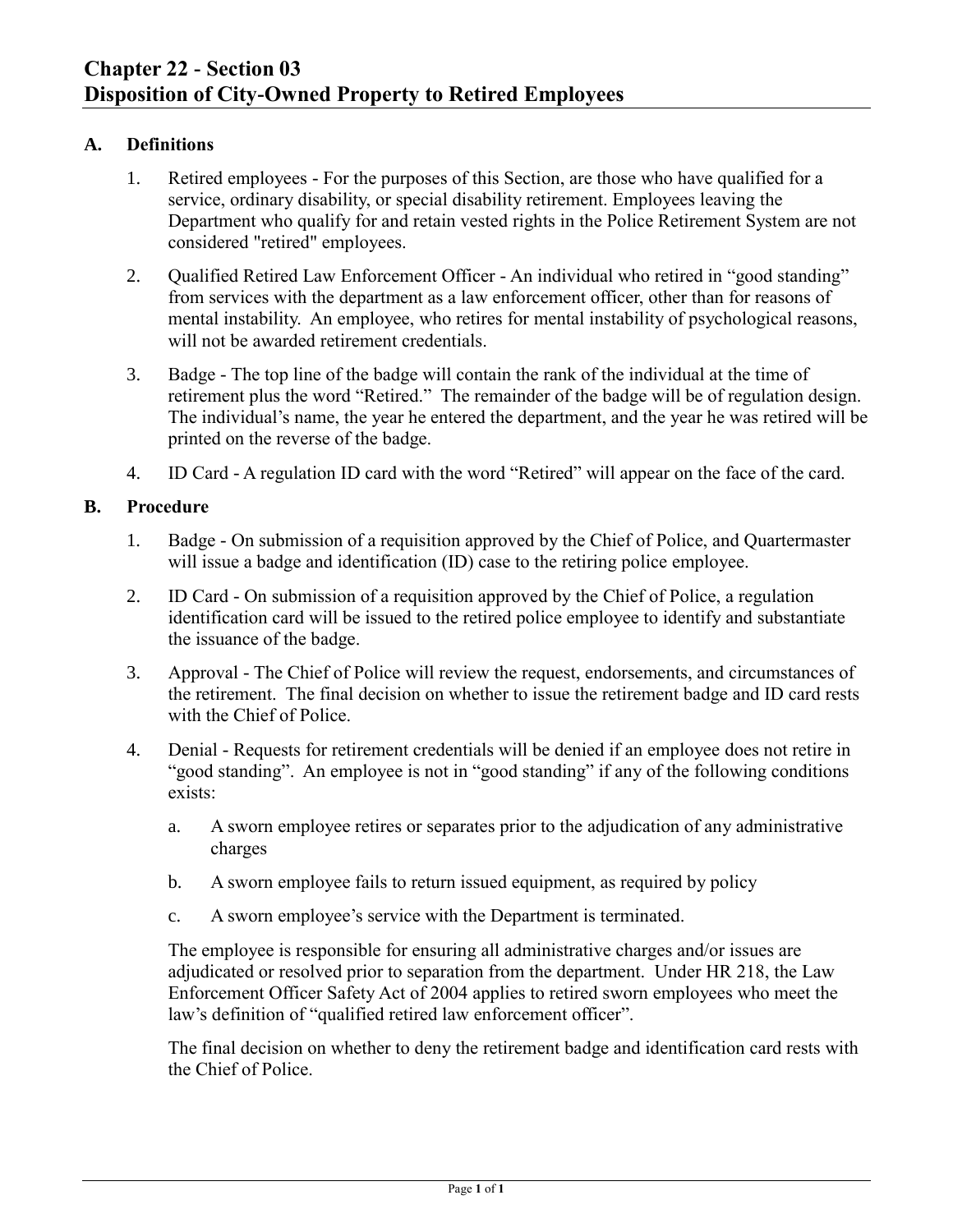



<span id="page-13-0"></span>Chapter 22 Uniforms and Equipment Original Policy Section 04 Loss-Damage, Department Equipment

# **A. Purpose**

1. The purpose of this section is to establish a uniform procedure dealing with the reporting of lost or damaged Department equipment.

### **B. Definitions**

- 1. Department Equipment All equipment or parts thereof owned and/or issued by the Aberdeen Police Department, except that equipment which is commonly considered to be expendable.
- 2. Loss The accidental loss and/or theft of Department equipment or parts thereof.
- 3. Damage Any physical damage to Department equipment or parts thereof. It will not include the need for replacement or repair of such equipment or parts thereof as a result of normal wear or malfunction.

### **C. Scope**

1. The procedures and reports required hereunder will apply in all cases involving the loss/damage of Department equipment, except in the case of damage to a Department vehicle as a result of a motor vehicle accident, which falls within the scope of Chapter 26, Section II, dealing with Department vehicle accidents.

### **D. Initial Notification**

1. In the event of any loss/damage of Department equipment, which falls within the scope of this Section, the employee assigned such equipment or the first employee having knowledge of such loss/damage will report same without delay to his immediate supervisor.

### **E. Required Reports**

- 1. In all cases of loss/damage of Department equipment as covered in this Section, a total of three copies, including the original of the Equipment Loss/Damage Report (APD Form 37) will be prepared by the employee making initial notification of the event or by another employee designated by the supervisor involved.
- 2. An Equipment Loss/Damage Report (APD Form 37) is required for damage to vehicle glass in the following cases:
	- a. If the damage is caused by a departmental collision;
	- b. If the damage is reported on an Offense Report;
	- c. If the Department is seeking third party reimbursement;
- 3. The Automotive Service Specialist will be contacted for any other damage to vehicle glass.
	- a. The Automotive Service Specialist will arrange to have vehicle glass damage repaired without any Equipment Loss/Damage Report (APD Form 37) is required.
- 4. If the incident involves the loss of capital equipment, non-capital equipment that can be identified by number, or any other equipment of significance, an APD Form 37 will be completed and appropriate reporting procedures will be initiated.
	- a. Equipment that can be identified by number will be entered into METERS.
- **F. Supervisory Review**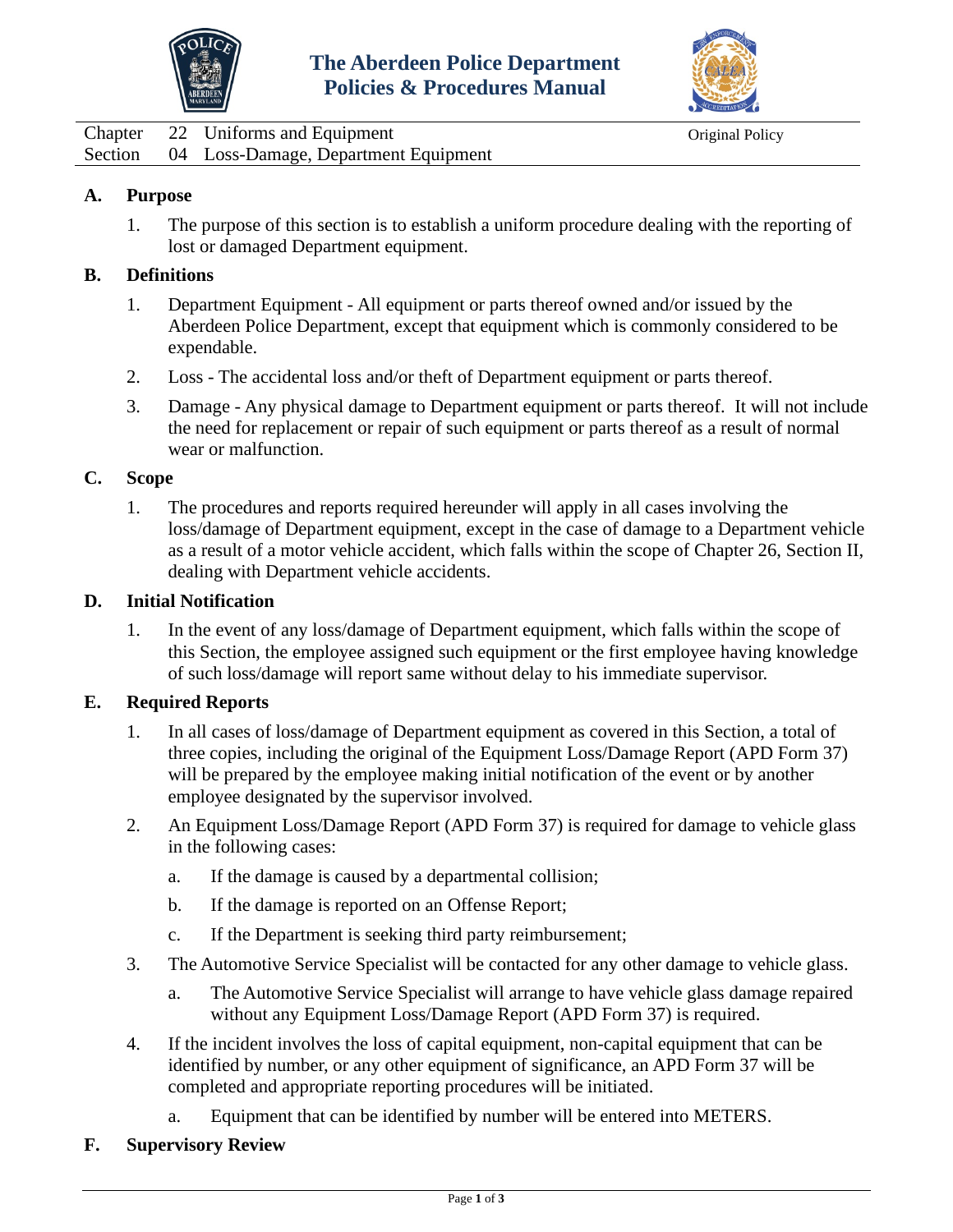



|  | Chapter 22 Uniforms and Equipment            | Original Policy |
|--|----------------------------------------------|-----------------|
|  | Section 04 Loss-Damage, Department Equipment |                 |

- 1. Upon receipt of an Equipment Loss/Damage Report (APD Form 37), the employee's immediate supervisor or another supervisor designated by command staff will initiate an appropriate investigation into the incident.
- 2. The supervisor will report the facts and his recommendations concerning the incident in the Supervisory Review section of the Equipment Loss/Damage Report.

## **G. Administrative Review and Distribution of Reports**

- 1. Upon completion of the supervisory review, the original and all copies of the Equipment Loss/Damage Report (APD Form 37) will be submitted to the Captain for initial administrative review.
- 2. If it is determined that disciplinary action will be instituted as a result of the involved employee's actions in connection with the loss/damage of Department equipment, the original of the Equipment Loss/Damage Report (APD Form 37) will be retained and treated as a document relating to such disciplinary action and will be processed as prescribed in Chapter 5 (Disciplinary Procedures).
- 3. Copies of the Equipment Loss/Damage Report will be distributed as follows:
	- a. One copy will be retained for appropriate local filing.
		- 1) A report involving any type of damage to a motor vehicle will be filed in the appropriate motor vehicle history file.
		- 2) A report involving loss/damage to capital equipment will be filed in the appropriate capital equipment file.
		- 3) A report involving loss/damage to other issued equipment will be filed under the appropriate category pertaining to that particular type of equipment (e.g. APD radio antenna or camera - filed in motor vehicle history file).
	- b. If the report involves loss/damage to capital equipment, copies will be forwarded to the Quartermaster.
- 4. If it is determined that no disciplinary action will be involved, the original and two copies will be forwarded without delay to the appropriate supervisor.
	- a. The Captain, upon review and approval, will provide for the distribution of copies as follows:
		- 1) If there is no disciplinary action involved, but negligence is indicated on the APD Form 37, and the Chief of Police concurs, he will return all copies of the report to the employee's supervisor for processing in conformance with the Patrol Manual, Chapter 5 (Adverse Material).
		- 2) In those cases absent negligence, the original of APD Form 37 will be filled as follows:
			- a) A report involving any type of damage to a motor vehicle will be filed in the appropriate motor vehicle history file.
			- b) A report involving loss/damage to capital equipment will be filed in the appropriate capital equipment file.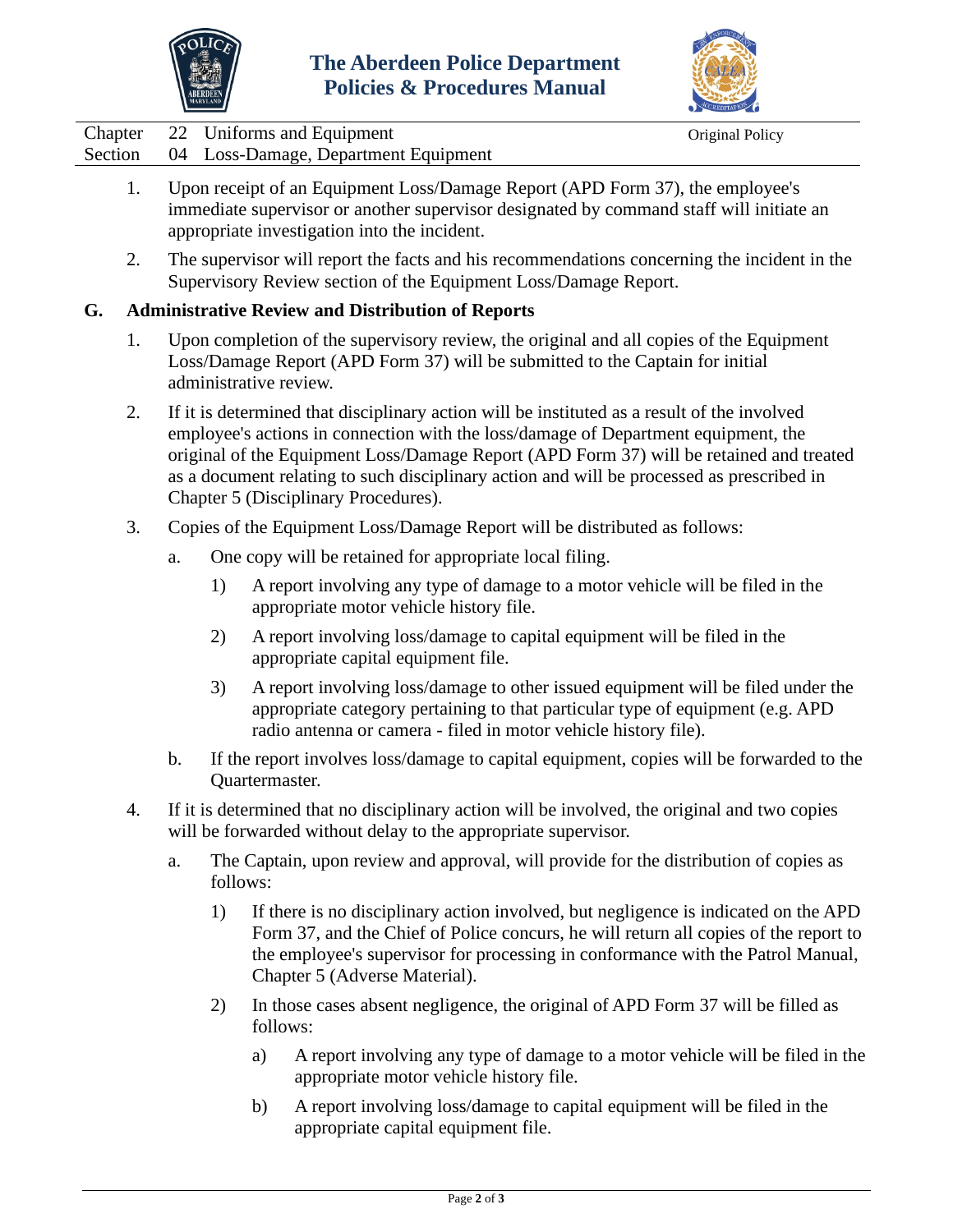



|  | Chapter 22 Uniforms and Equipment            | Original Policy |
|--|----------------------------------------------|-----------------|
|  | Section 04 Loss-Damage, Department Equipment |                 |

- c) A report involving loss/damage to other issued equipment will be filed under the appropriate category pertaining to that particular type of equipment (e.g. APD radio antenna or camera - filed in motor vehicle history file).
- b. If the report involves loss/damage to personal issue equipment, one copy will be forwarded to the Quartermaster.

### **H. Restitution to Aberdeen Police Department**

- 1. If the report involves the theft, loss or damage of Department property with motor vehicle or criminal charges having been placed against a third party, the Administrative Technical Assistants will be responsible for monitoring the case.
- 2. If the judge orders restitution to be made to the Aberdeen Police Department, the Administrative Technical Assistants will be responsible for obtaining a certified copy of the court docket.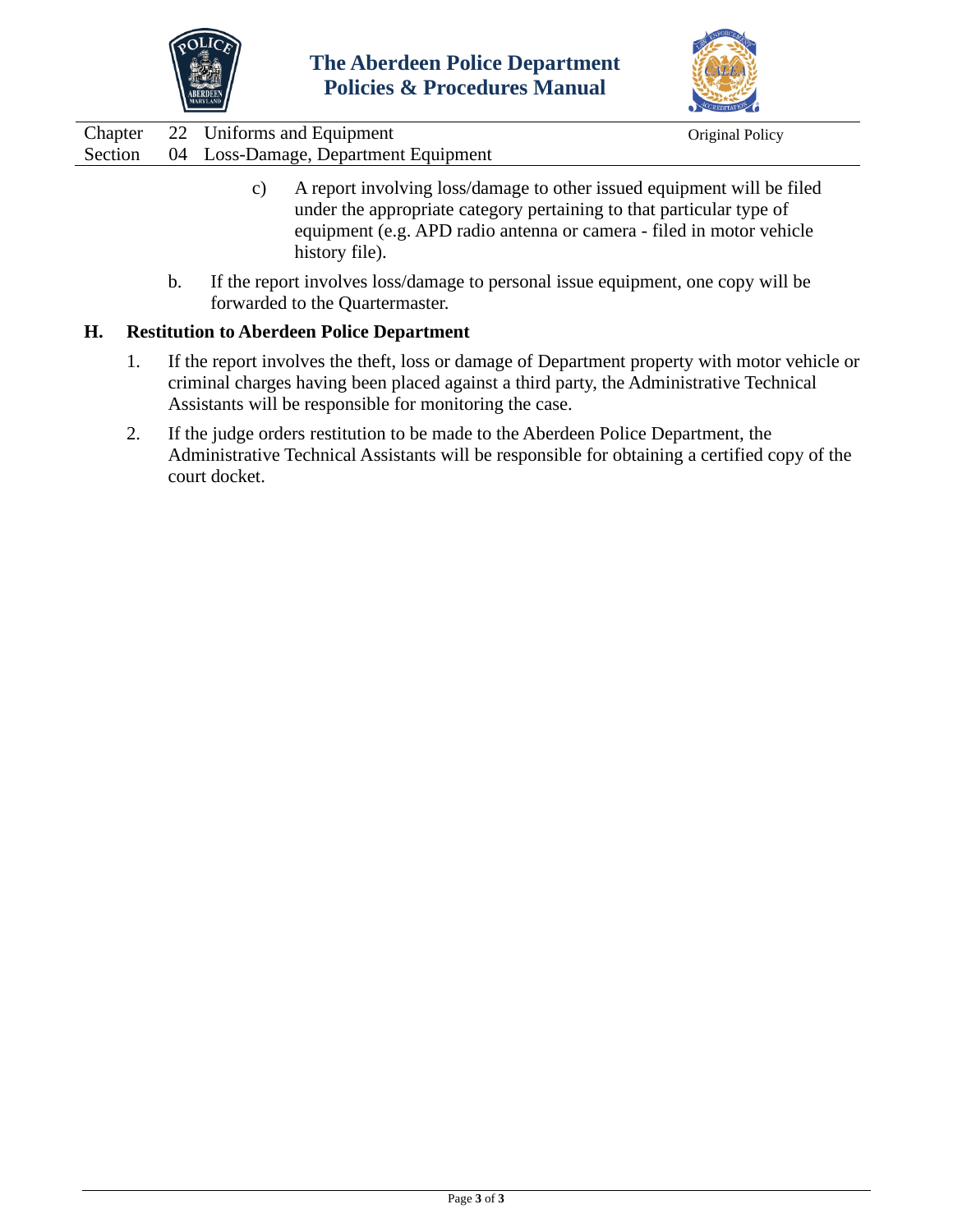



<span id="page-16-0"></span>

|  | Chapter 22 Uniforms and Equipment            | GO 16-025, 11/22/2016 |
|--|----------------------------------------------|-----------------------|
|  | Section 05 Electronic Control Devices (ECDs) | New Policy            |

## **A. Policy**

- 1. It is the policy of this agency to use only that level of force that reasonably appears necessary to control or otherwise subdue violent or potentially violent individuals.
- 2. ECDs may be used by authorized and trained personnel in accordance with *Policies and Procedures Manual Chapter 20 Use of Force*.

#### **B. Introduction**

- 1. The value of human life is immeasurable in our society.
- 2. Police Officers have been delegated the responsibility to protect life, property, and apprehend criminal offenders.
- 3. The apprehension of criminal offenders and the protection of life and property must be done with the utmost respect for safety of the offender and the safety of the acting officer.
- 4. These actions must be swift and completed with the lowest possible degree of force necessary to control a situation.
- 5. A less than lethal use of force option such as an ECD is a vital tool in reducing risk of serious injury to the offending person and police officer while maintaining control of a situation.

#### **C. Purpose**

1. The purpose of this policy is to provide officers with guidance and direction on the use of electronic control devices (ECDs).

#### **D. Definitions**

- 1. Electronic Control Device (ECD) A device designed to disrupt a subject's central nervous system by deploying battery-powered electrical energy sufficient to cause uncontrolled muscle contractions and override voluntary motor responses.
- 2. AFIDs Confetti-like pieces of paper that are expelled from the cartridge when fired.
	- a. Each anti-felon identification (AFID) tag contains an alphanumeric identifier unique to the cartridge used.

#### **E. Procedures for Use**

- 1. Authorized Users
	- a. Only officers who have satisfactorily completed this agency's approved training course shall be authorized to carry ECDs.
	- b. Officers authorized to carry an ECD shall be exposed to its affects at least once during their initial certification training.
		- 1) This will allow the user to become fully aware of its effect on them and give them more appreciation for the affect it will have on others.

### **F. Weapon Readiness**

1. The device will be carried in an approved holster on the side of the body opposite the service handgun. Officers not assigned to uniformed patrol may utilize other department approved holsters and carry the weapon consistent with department training.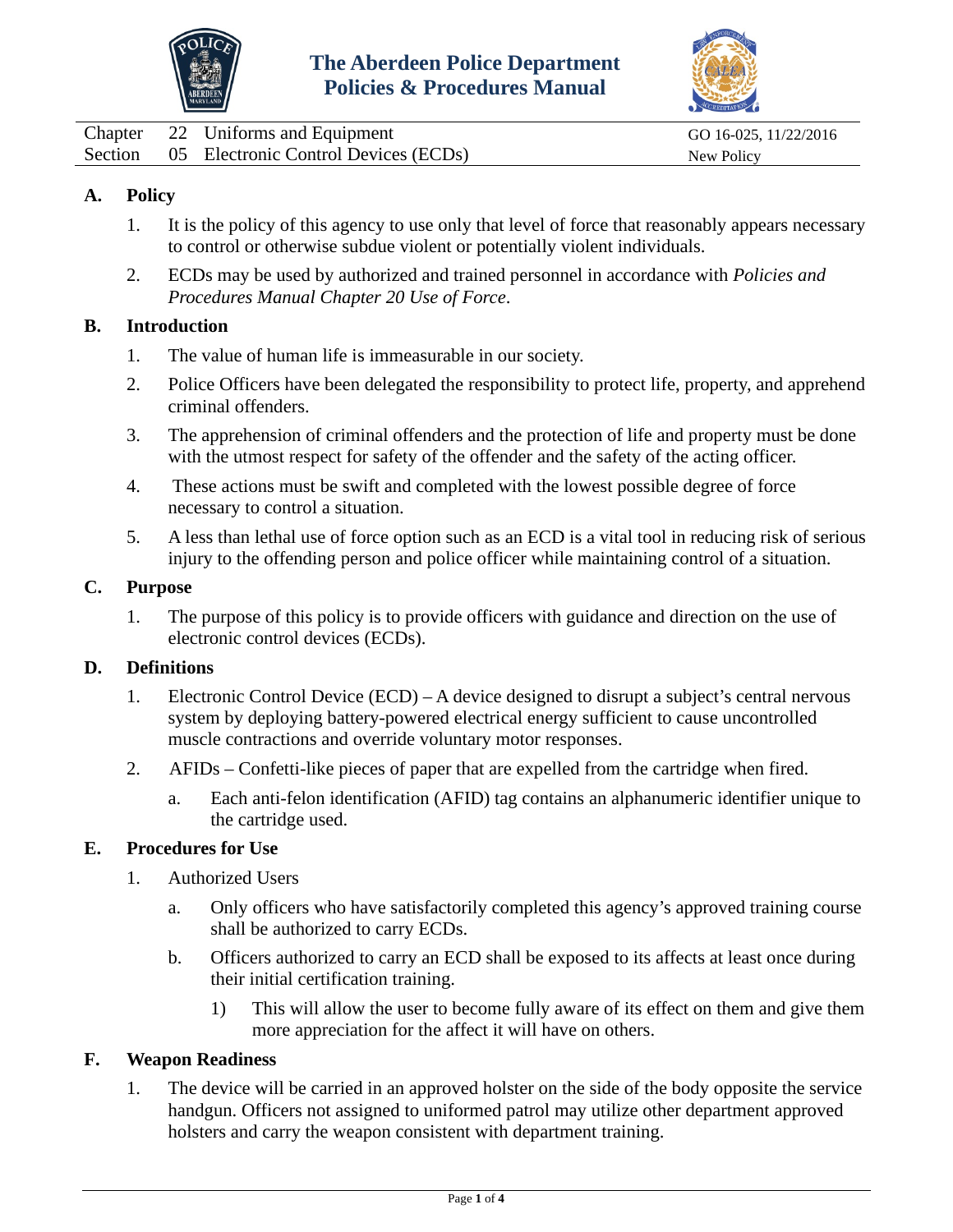



|  | Chapter 22 Uniforms and Equipment            | GO 16-025, 11/22/2016 |
|--|----------------------------------------------|-----------------------|
|  | Section 05 Electronic Control Devices (ECDs) | New Policy            |

- 2. The device shall be carried fully armed with the safety on in preparation for immediate use when authorized.
- 3. Officers authorized to use the device shall be issued a minimum of one spare cartridge as a backup in case of cartridge failure, the need for redeployment, or in case the first cartridge's leads break during engagement.
	- a. The spare cartridges shall be stored and carried in a manner consistent with training and the cartridges replaced consistent with the manufacturer's expiration requirements.
- 4. Only agency-approved battery power sources shall be used in the ECW.

## **G. TASER Maintenance**

- 1. Officers shall give the unsafe, damaged, or otherwise unusable TASER to the TASER Coordinator. (4.3.1d)
- 2. The TASER coordinator will:
	- a. Assess the device for repair or replacement;
	- b. The TASER if possible.
	- c. Salvage the TASER for usable parts if unserviceable;
		- 1) Download the TASER; then
		- 2) Process the TASER for destruction.

### **H. Deployment**

- 1. The ECD is generally analogous to oleoresin capsicum (OC) spray on the use-of-force continuum, and decisions to use an ECD involve the same basic justification. As such, it is forbidden to use the device as follows:
	- a. In a punitive or coercive manner.
	- b. On a handcuffed or secured prisoner, absent overtly assaultive behavior that cannot be reasonably dealt with in any other less intrusive fashion.
	- c. On any suspect who does not demonstrate an overt intention:
		- 1) To use violence or force against the officer or another person; or
		- 2) To flee in order to resist or avoid detention or arrest (in cases where officers would pursue on foot).
	- d. In any environment where an officer knows that a potentially flammable, volatile, or explosive material is present (including but not limited to OC spray with volatile propellant, gasoline, natural gas, or propane).
	- e. In any environment where the subject's fall could reasonably result in death (such as in water or on an elevated structure).
- 2. As in all uses of force, certain individuals maybe more susceptible to injury.
	- a. Officers should be aware of the greater potential for injury when using an ECD against children, the elderly, persons of small stature irrespective of age, or those who the officer has reason to believe are pregnant, equipped with a pacemaker, or in obvious ill health.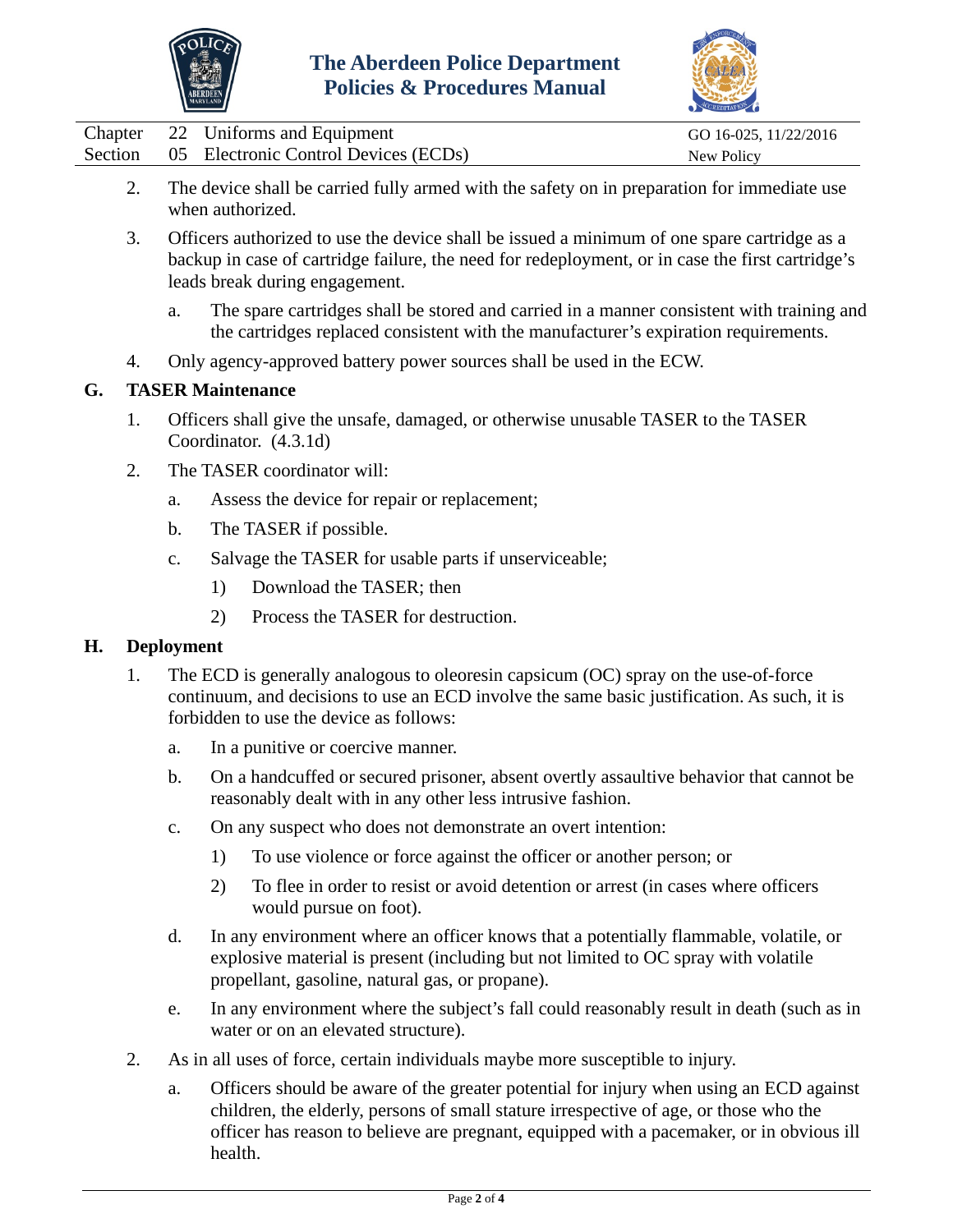



|  | Chapter 22 Uniforms and Equipment            | GO 16-025, 11/22/2016 |
|--|----------------------------------------------|-----------------------|
|  | Section 05 Electronic Control Devices (ECDs) | New Policy            |

- 3. Upon firing the device, the officer shall energize the subject the least number of times and no longer than necessary to accomplish the legitimate operational objective.
- 4. The subject should be secured as soon as practical while disabled by ECD power to minimize the number of deployment cycles.
	- a. In determining the need for additional energy cycles, officers should be aware that an energized subject may not be able to respond to commands during or immediately following exposure.
- 5. In preparation for firing, the ECD shall be pointed in a safe direction, taken off safe, and then aimed. Center mass of the subject's back should be the primary target where reasonably possible; center mass of the chest or the legs are the secondary targets.
- 6. Fixed sights should be used as the primary aiming device and the laser dot as the secondary aiming device.
- 7. The device may also be used in certain circumstances in a "drive stun" mode.
	- a. This involves removing the cartridge and pressing the unit against an appropriate area of the body based on training.
	- b. It is important to note that when the device is used in this manner, it is:
		- 1) Primarily a pain compliance tool due to a lack of probe spread;
		- 2) Minimally effective compared to conventional cartridge-type deployments;
		- 3) More likely to leave marks on the subject's skin; and
		- 4) Subject to the same deployment (use) guidelines and restrictions as those of the ECD in cartridge deployments.
- 8. The ECD shall be pointed at the ground in a safe direction with the safety on during loading, unloading, or when handled in other than an operational deployment.

### **I. Aftercare**

- 1. The ECD darts may be removed from the subject after the subject is restrained following procedures outlined in training by the deploying officer.
- 2. The following persons shall be transported to a medical facility for examination following exposure to an ECD. Any person who:
	- a. Requests medical attention:
		- 1) Officers shall ask persons if they desire medical attention;
	- b. Is hit in a sensitive area (e.g., face, head, female breasts, male groin);
	- c. From whom officers have difficulty removing the probes (owing to probe or barb separation);
	- d. Does not appear to recover properly after being hit;
	- e. Has been energized more than three times;
	- f. Has had more than one ECD effectively used against him or her in any given incident;
	- g. Has been subjected to a continuous energy cycle of 15 seconds or more; or